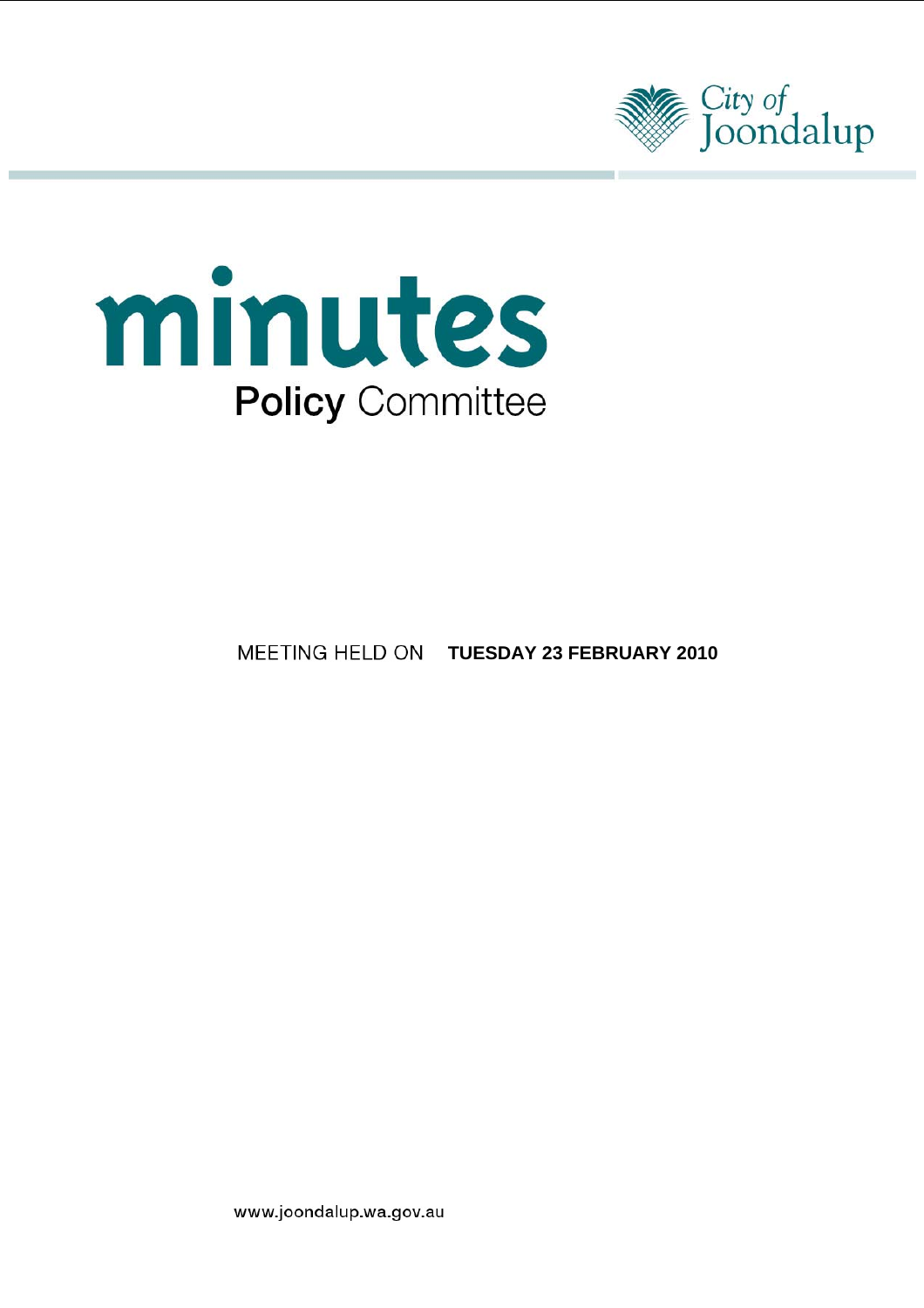# **TABLE OF CONTENTS**

| <b>Item No</b>    | Title                                                                          | Page No |
|-------------------|--------------------------------------------------------------------------------|---------|
|                   | <b>Declaration of Opening</b>                                                  | 3       |
|                   | Apologies/Leave of absence                                                     | 3       |
|                   | <b>Confirmation of Minutes</b>                                                 | 3       |
|                   | Announcements by the Presiding Person without discussion                       | 3       |
|                   | <b>Declarations of Interest</b>                                                | 3       |
|                   | Identification of matters for which the meeting may sit behind<br>closed doors | 4       |
|                   | Petitions and deputations                                                      | 4       |
|                   | Reports                                                                        | 4       |
| Item 1            | Policy – Specified Area Rates                                                  | 4       |
| Item <sub>2</sub> | Review of Council Policy 1.2 - Public Participation                            | 10      |
|                   | Change to Policy Committee Meeting Date                                        | 16      |
|                   | Motions of which previous notice has been given                                | 16      |
|                   | Requests for Reports for future consideration                                  | 16      |
|                   | Closure                                                                        | 16      |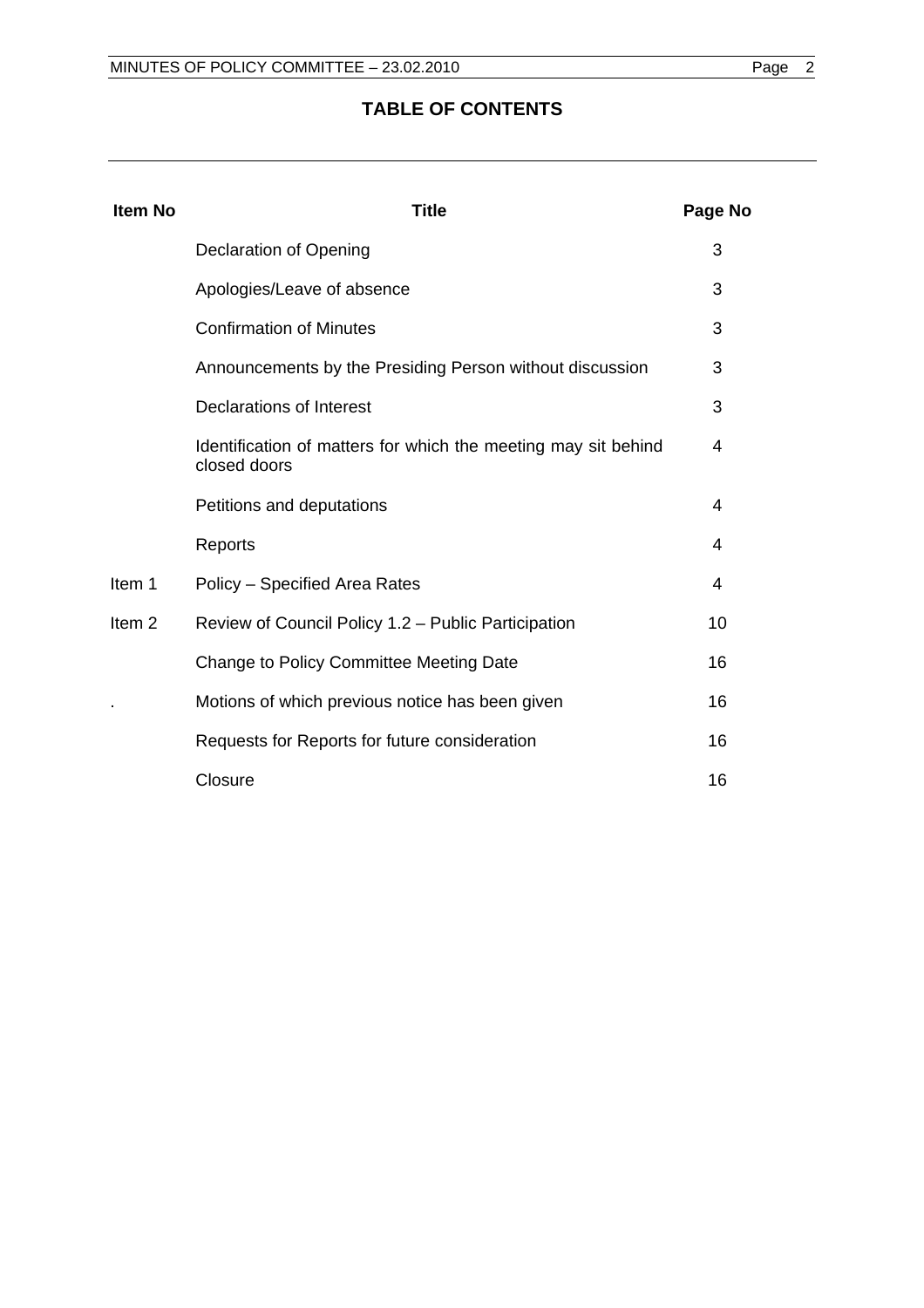# **CITY OF JOONDALUP**

# <span id="page-2-0"></span>**MINUTES OF THE POLICY COMMITTEE MEETING HELD IN CONFERENCE ROOM 2, JOONDALUP CIVIC CENTRE, BOAS AVENUE, JOONDALUP ON TUESDAY, 23 FEBRUARY 2010**

# **ATTENDANCE**

#### *Committee Members*

Cr Kerry Hollywood *Presiding Person*  Cr John Chester *Deputy Presiding Person*  Cr Liam Gobbert Cr Christine Hamilton-Prime

## **Officers:**

Mr Jamie Parry **Acting Chief Executive Officer** Mr Mike Tidy **Director Corporate Services** Mrs Janet Foster **Administrative Services Coordinator** 

# **DECLARATION OF OPENING**

The Presiding Person declared the meeting open at 1905 hrs.

# **APOLOGIES/LEAVE OF ABSENCE**

Apologies: Mayor Troy Pickard Cr Fiona Diaz Cr Trona Young

#### **CONFIRMATION OF MINUTES**

#### MINUTES OF THE POLICY COMMITTEE HELD ON 8 DECEMBER 2009

**MOVED Cr Gobbert SECONDED Cr Hamilton-Prime that the minutes of the meeting of the Policy Committee held on 8 December 2009 be confirmed as a true and correct record.** 

#### **The Motion was Put and CARRIED (4/0) CARRIED (4/0)**

**In favour of the Motion: Crs Hollywood, Chester, Gobbert and Hamilton-Prime**

#### **ANNOUNCEMENTS BY THE PRESIDING PERSON WITHOUT DISCUSSION**

Nil

#### **DECLARATIONS OF INTEREST**

Nil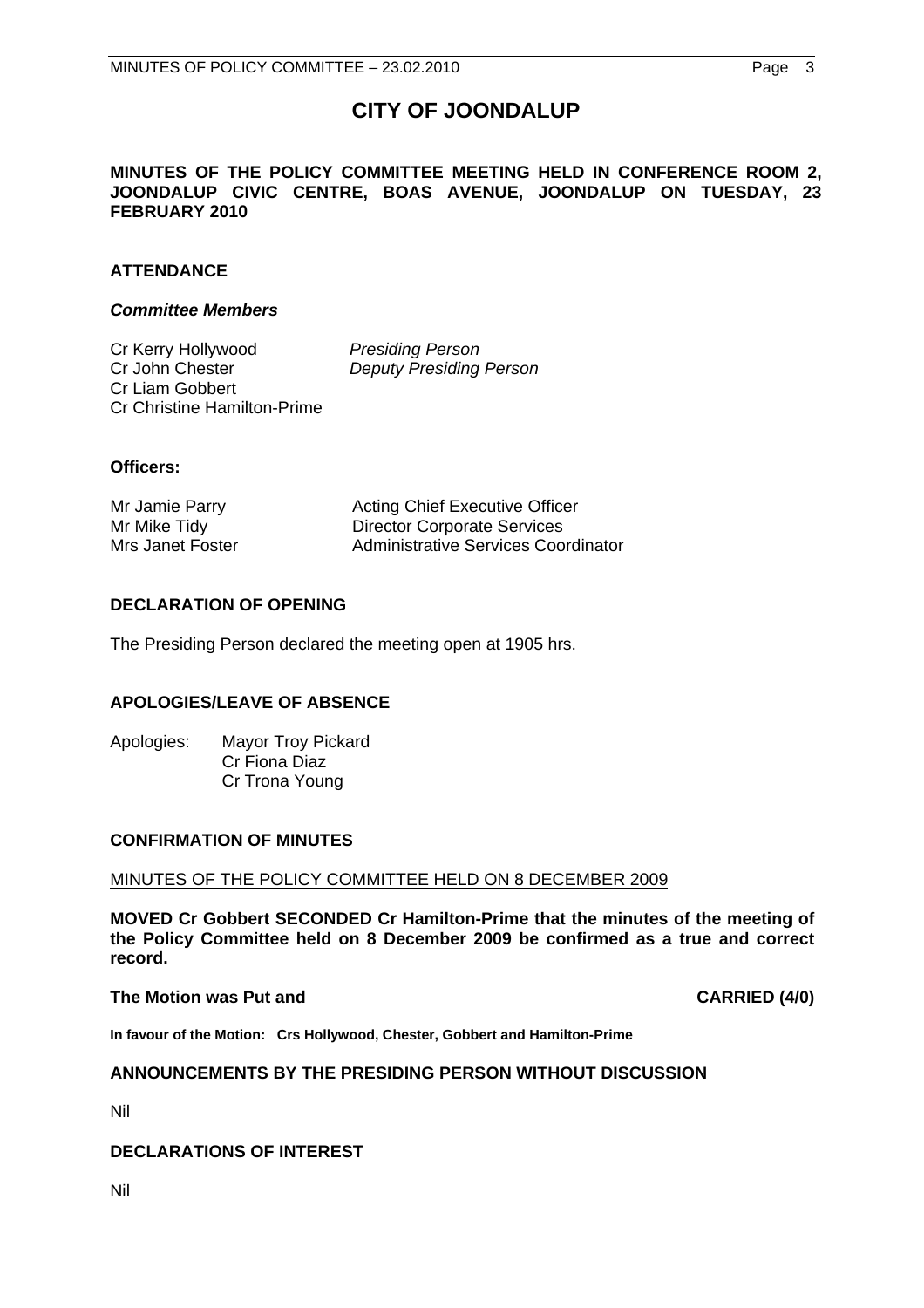# <span id="page-3-0"></span>**IDENTIFICATION OF MATTERS FOR WHICH THE MEETING MAY SIT BEHIND CLOSED DOORS**

Nil

# **PETITIONS AND DEPUTATIONS**

Nil

**REPORTS** 

# **ITEM 1 POLICY - SPECIFIED AREA RATES**

| <b>WARD:</b>                           | All                                        |                               |
|----------------------------------------|--------------------------------------------|-------------------------------|
| <b>RESPONSIBLE</b><br><b>DIRECTOR:</b> | Mr. Mike Tidy<br><b>Corporate Services</b> |                               |
| <b>FILE NUMBER:</b>                    | 15974                                      |                               |
| <b>ALT FILE NUMBER:</b>                |                                            |                               |
| <b>ATTACHMENTS:</b>                    | Attachment 1                               | Policy - Specified Area Rates |

# **PURPOSE**

To consider a policy for Specified Area Rates.

# **EXECUTIVE SUMMARY**

At its meeting of 21 July 2009, Council adopted a resolution which in part requested that "a Specified Area Rates Policy be developed by the City – a policy that would guide other areas of the City that might wish to pay a specified area rate for additional landscaping services".

A draft policy has been prepared for consideration (refer Attachment 1). The policy has been prepared using the knowledge and experience from the three existing specified area rates that operate within the City.

It is recommended that the Policy Committee RECOMMENDS that Council ADOPTS the Specified Area Rates Policy.

# **BACKGROUND**

Section 6.37 of the Local Government Act 1995 provides for specified area rates.

*(1) A local government may impose a specified area rate on rateable land within a portion of its district for the purpose of meeting the cost of the provision by it of a specific work, service or facility if the local government considers that the ratepayers or residents within that area*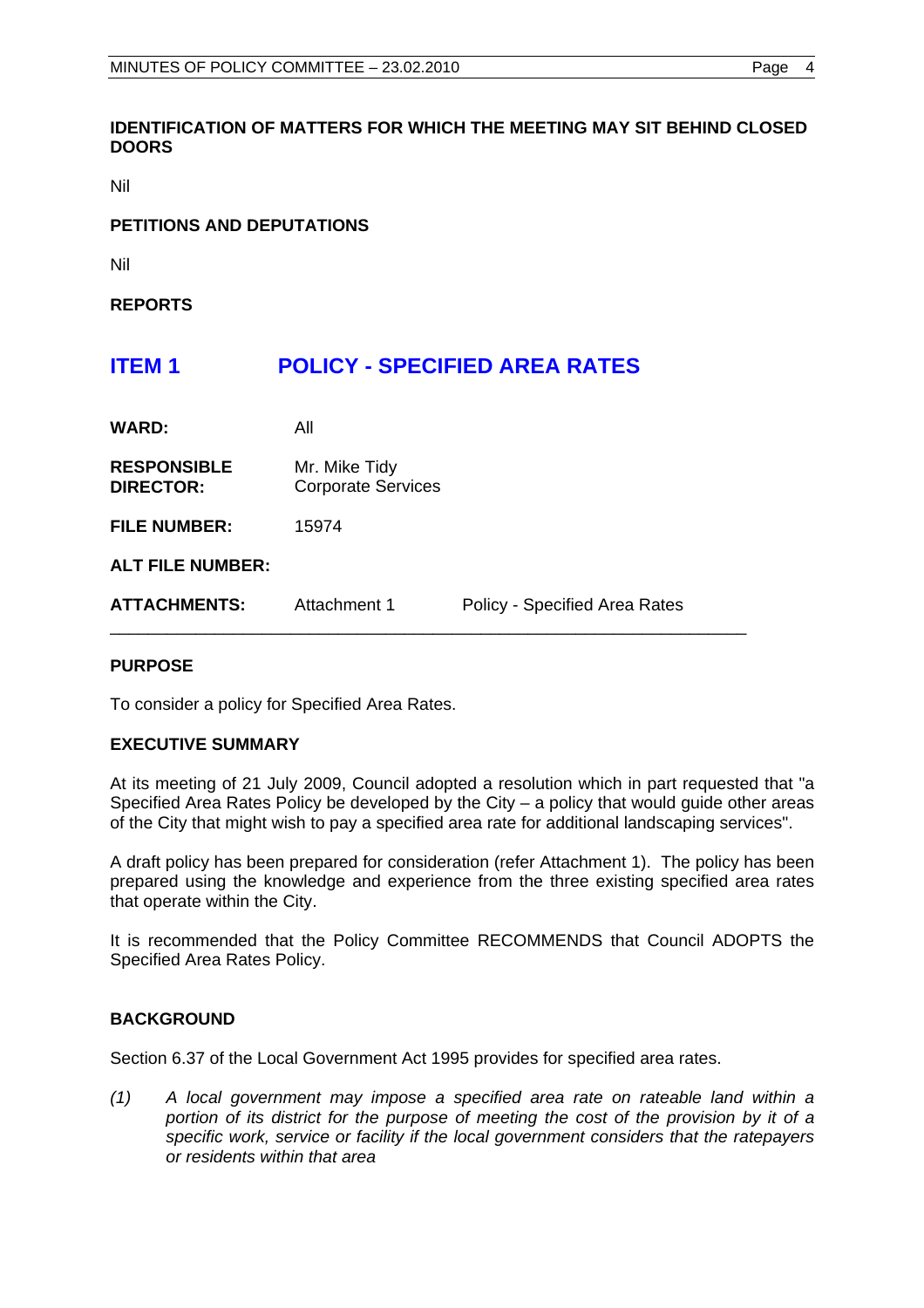*(a) have benefited or will benefit from; (b) have access to or will have access to; or (c) have contributed or will contribute to the need for,* 

*that work, service or facility.* 

Specified area rates are levied in addition to any general rate that applies to a property.

The City currently has three specified area rates. They are levied on properties within a defined area of Iluka, Woodvale and Hillarys. Although all three operate in a slightly different manner they are all essentially for the same purpose being the provision, upkeep and maintenance of a higher level of landscaping services than would otherwise apply to those particular areas. The oldest of the specified areas has had a specified area rate for approximately 10 years.

In essence, the schemes operate by the City each year reaching agreement with a community representative group responsible for each area in regard to a proposed budget for the works that will be done over and above the standard that would normally apply by the City. The value of these additional works is estimated, the rate in the dollar is determined from this calculation and rates are levied as part of the budget adoption and annual rating process.

The proceeds from the specified area rate are accounted for separately from other rate income and each year are matched against the expenditure incurred for providing the additional level of service to those three areas. Each of the three specified areas has a reserve fund and at the end of the financial year if there is any unspent funds from the specified area rate that has been collected, these are transferred to the reserve fund in accordance with the provisions of the Local Government Act 1995. Funds held in the reserve may be spent in a subsequent year but only for the same purpose for which they were originally raised. It is therefore possible that in some years expenditure may exceed the rates raised for the specified area because excess funds from previous years, held in the reserve, are being used.

# **DETAILS**

#### **Issues and options considered:**

Council's resolution of 21 July 2009, to develop a policy specifically referred to the specified area rates being for additional landscaping services, which is the same purpose that the three existing specified area rates are being used for.

The issues and options considered as part of the policy development were:

## **1 The circumstances in which the City may consider applying a specified area rate**

There are two potential circumstances. Firstly a developer of a new subdivision may propose that a specified area rate apply to that area. The draft policy addresses this circumstance and stipulates that this must be agreed prior to all proposed landscaping being implemented and that it be conditional on the developer marketing the properties as having a specified area rate so that prospective purchasers are aware.

The second circumstance is where in an existing established subdivision or neighbourhood the community proposes an additional level of service for which they accept that they will pay a specified area rate. It is felt that for the City to consider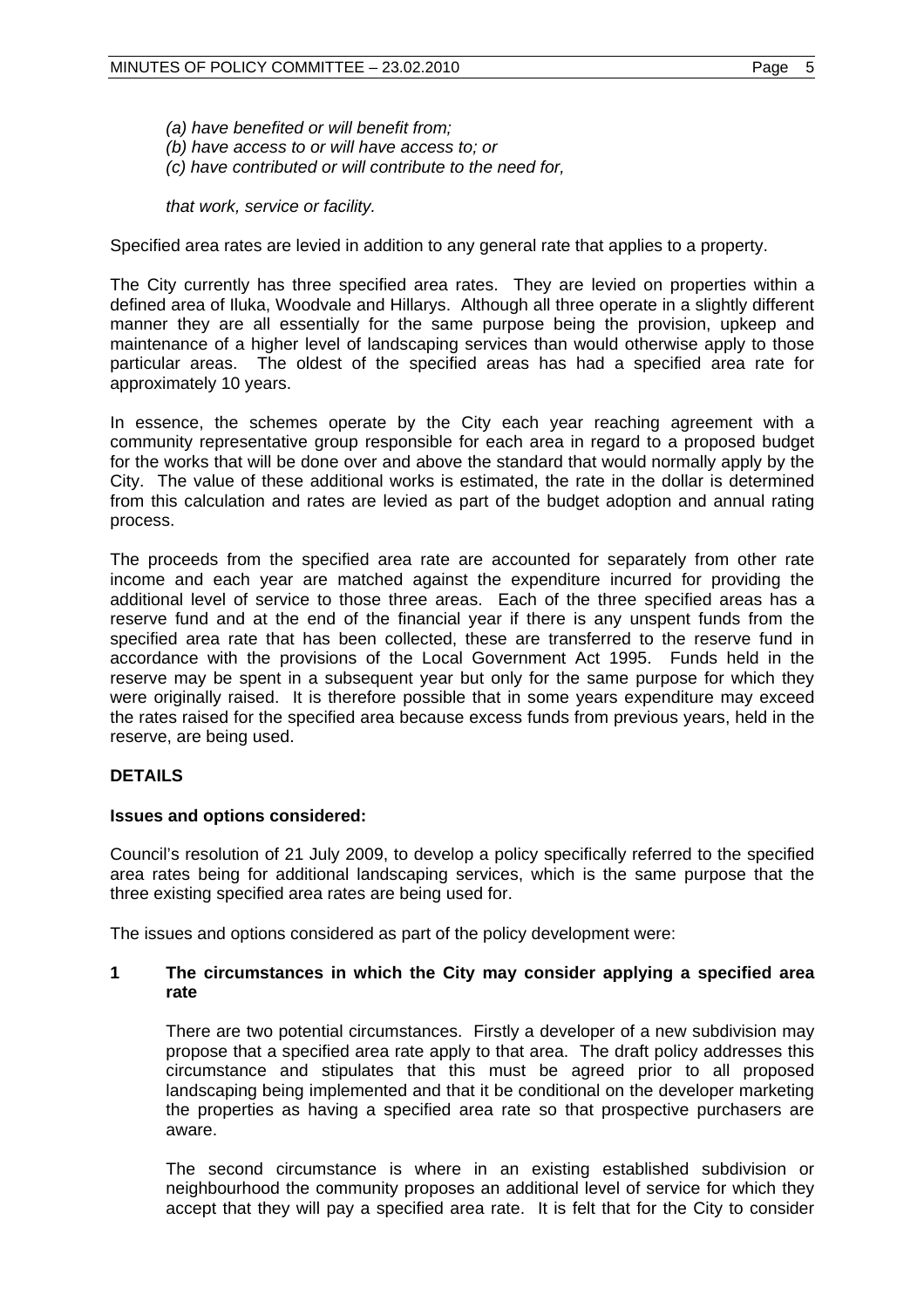accepting such an arrangement and to be confident that it was well supported there would need to be a survey of affected property owners with the results showing support by not less than 75% of affected property owners. Also in this case there would need to be an incorporated body representing the property owners of the proposed specified area to facilitate the management arrangements.

Whether it is a new area or an existing established area it is considered that the specified area which is proposed to be rated needs to be a reasonable size to make the proposition viable and clearly defined with discernable geographic boundaries, which may include main streets or natural features. A specified area rate should not be considered for a single street or a very small group of properties. It would need to be flexible to address individual circumstances but the draft policy proposes as a guide that the specified area should not be less than 100 properties. In the current specified areas they range in size from 137 to 1,532 properties. The draft policy also proposes that regardless of whether it is a new or established area, there will be a representative property owners group operating as an incorporated body open to membership by all property owners in the intended specified area.

# **2 Management arrangements for a specified area rate**

While it is not considered appropriate to address detailed operational issues in a policy it is felt that that the broad management parameters need to be identified. The works or services that are proposed in a specified area will be on property over which the City has responsibility for care, control and management. It is important, therefore, that the City retains the discretion to determine the method for delivery of the work or service.

Specified rates are levied under provisions of the Local Government Act 1995 which set out how they are to be treated so the City must remain at all times the custodian of the funds collected from a specified area rate and administer these accordingly. The draft policy addresses these broad management issues.

# **3 Termination of a specified area rate arrangement**

Since the first of the current specified area rates came into operation approximately 10 years ago there has been no termination of any specified area rate arrangement. It is reasonable to contemplate however, that at some point in time such an arrangement may need to be terminated.

The Council has the power to impose a specified area rate under the Local Government Act 1995 and therefore a decision to terminate a specified area rate also rests with the Council.

The circumstances in which the Council may consider a termination are considered to fit into four categories:

- (a) If the incorporated body representing property owners ceases to function through loss of incorporation, loss of office bearers or membership or through failure to meet on a regular basis and to agree on the issues related to the services provided under the specified area rates,
- (b) If the City establishes to its satisfaction that the incorporated body representing property owners although continuing to function no longer represents all of the property owners affected by the specified area rate,
- (c) If the incorporated body representing property owners although continuing to function requests the City to cease the arrangement, and
- (d) If the City considers that it is no longer appropriate, necessary or viable to continue to provide the additional services and to levy the specified area rate.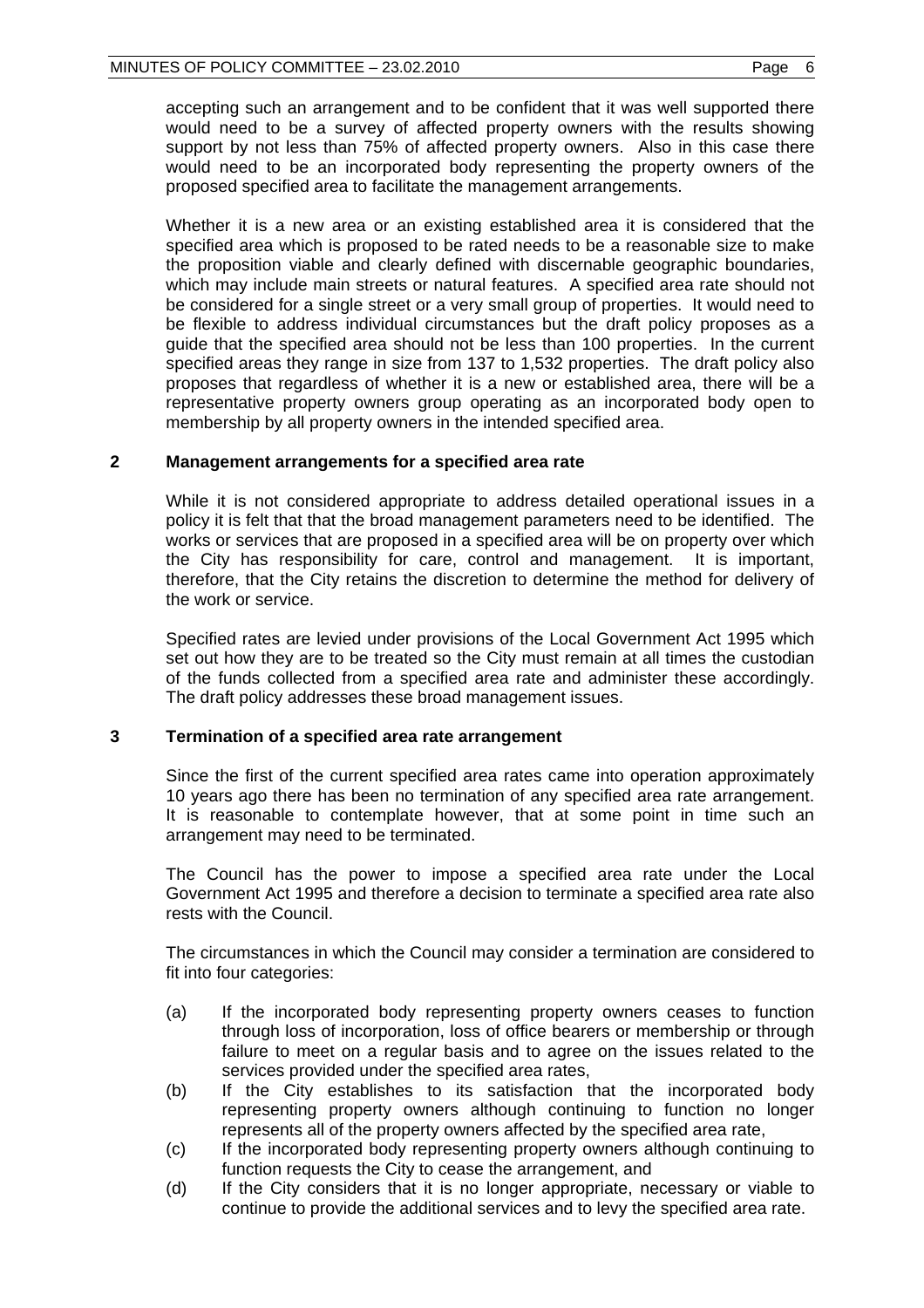In the circumstances of a termination of a specified area rate there will need to be arrangements to deal with any surplus funds and to determine the level of service that should be provided in the future.

The draft policy addresses these issues. It sets out the circumstances in which a specified area rate may be terminated as described above. It identifies that any surplus funds will be dealt with in accordance with sections 6.37 and 6.11 of the Local Government Act 1995. It sets out that should a specified area rate arrangement be terminated, the service level provided to that area will revert back to the service level that previously existed and if there was no previous service level (such as in a situation where it was a new subdivision at the start) then it shall be the service level that the City determines at its sole discretion is an appropriate normal level of service for that area.

# **Legislation / Strategic Plan / Policy Implications:**

**Legislation** Section 6.37 of the Local Government Act 1995 applies.

## *6.37. Specified area rates*

- *(1) A local government may impose a specified area rate on rateable land within a portion of its district for the purpose of meeting the cost of the provision by it of a specific work, service or facility if the local government considers that the ratepayers or residents within that area —* 
	- *(a) have benefited or will benefit from;*
	- *(b) have access to or will have access to; or*
	- *(c) have contributed or will contribute to the need for, that work, service or facility.*
- *(2) A local government is required to* 
	- *(a) use the money from a specified area rate for the purpose for which the rate is imposed in the financial year in which the rate is imposed; or*
	- *(b) to place it in a reserve account established under section 6.11 for that purpose.*
- *(3) Where money has been placed in a reserve account under subsection (2)(b), the local government is not to —* 
	- *(a) change the purpose of the reserve account; or*
	- *(b) use the money in the reserve account for a purpose other than the service for which the specified area rate was imposed,*

 *and section 6.11(2), (3) and (4) do not apply to such a reserve account.* 

- *(4) A local government may only use the money raised from a specified area rate —* 
	- *(a) to meet the cost of providing the specific work, service or facility for which the rate was imposed; or*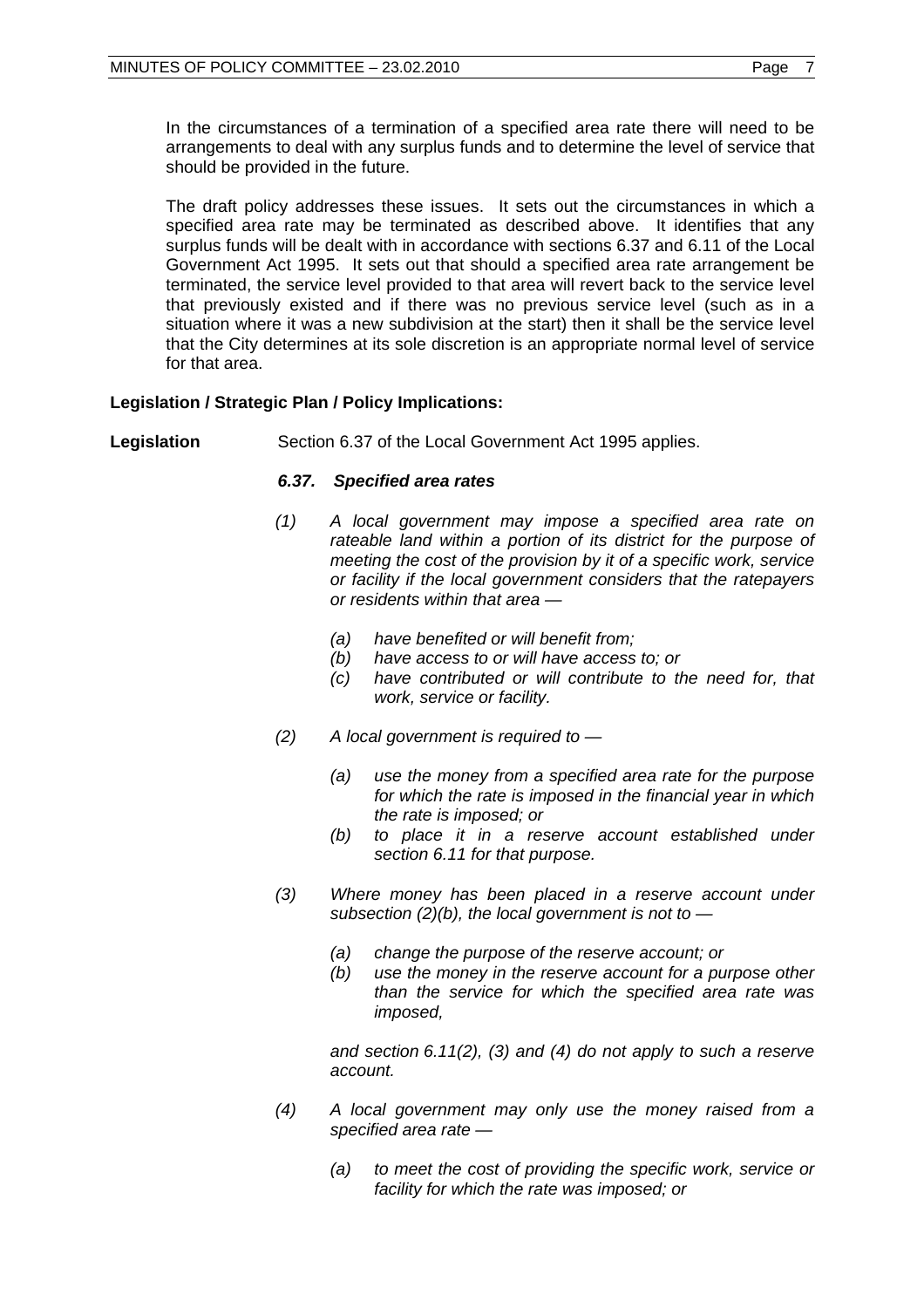- *(5) If a local government receives more money than it requires from a specified area rate on any land or if the money received from the rate is no longer required for the work, service or facility the local government —* 
	- *(a) may, and if so requested by the owner of the land is required to, make a refund to that owner which is proportionate to the contributions received by the local government; or*
	- *(b) is required to allow a credit of an amount proportionate to the contribution received by the local government in relation to the land on which the rate was imposed against future liabilities for rates or service charges in respect of that land.*

# **Strategic Plan**

# **Key Focus Area: Leadership and Governance**  Objective: To lead and manage the City effectively.

**Policy No policy currently exists.** 

# **Risk Management considerations:**

There are few risk managements issues associated with the draft policy, however, there are risks associated with the actual operation of specified area rating arrangements. There are statutory requirements that need to be complied with in terms of how funds collected for a specified area rate are to be managed. There can also be issues associated with determining what the normal level of service is, what the additional level of service is that is to be funded by a specified area rate and ensuring that additional levels of service are maintained.

# **Financial/Budget Implications:**

If implemented, specified area rates raise the required income to do the works that are intended to be undertaken in a specified area.

# **Regional Significance:**

Not applicable.

# **Sustainability implications:**

# **Environmental**

There may well be some implications from an environmental point of view if it is suggested by the local residents that the additional landscaping services expected with the specified area are contrary to City or Council policies, goals and objectives in regards to environmental sustainability, eg water consumption.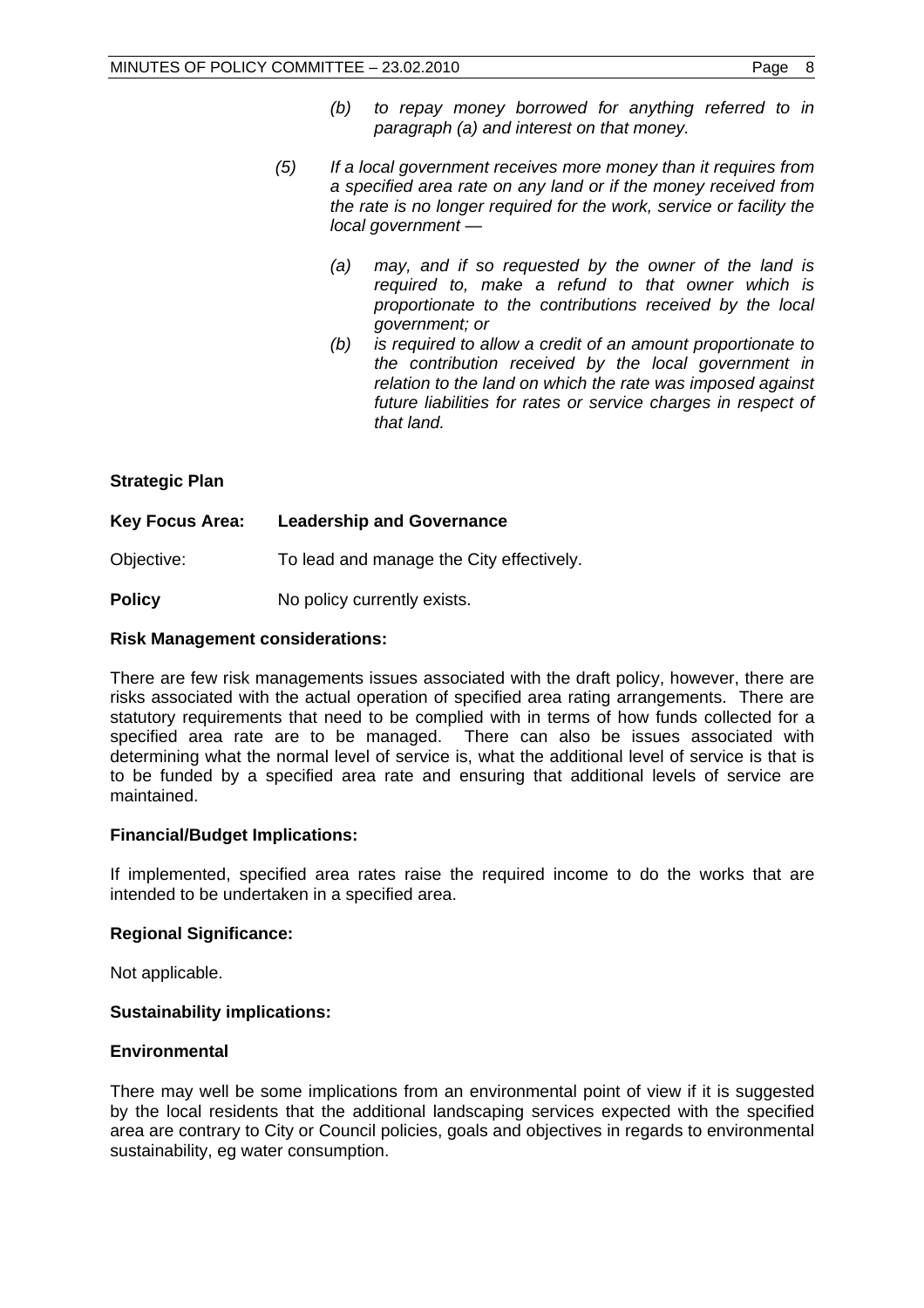#### **Social**

Not applicable.

## **Economic**

A specified area rate is economically viable provided the rate continues to be raised to match the additional expenditure incurred for a higher level of service provided to the specified area.

#### **Consultation:**

Consultation was undertaken with officers who have involvement and responsibility for the operation and management of the existing specified area rate arrangements to develop the draft. It is recommended that the draft policy be referred to the Policy Committee for comment and consideration.

## **COMMENT**

It is felt that the policy addresses the key issues that need to be covered in regards to the City considering a proposal for a specified area rate, the ongoing management of the specified area rate and how a specified area rate arrangement may be terminated.

## **VOTING REQUIREMENTS**

Simple majority.

**MOVED Cr Gobbert SECONDED Cr Hamilton-Prime that the Policy Committee RECOMMENDS that Council ADOPTS Council Policy - Specified Area Rates, forming Attachment 1 to this Report.** 

#### The Motion was Put and **CARRIED** (4/0)

**In favour of the Motion: Crs Hollywood, Chester, Gobbert and Hamilton-Prime**

#### *Appendix 1 refers*

*To access this attachment on electronic document, click here: [attach1grn100223.pdf](ATTACH1GRN100223.PDF)*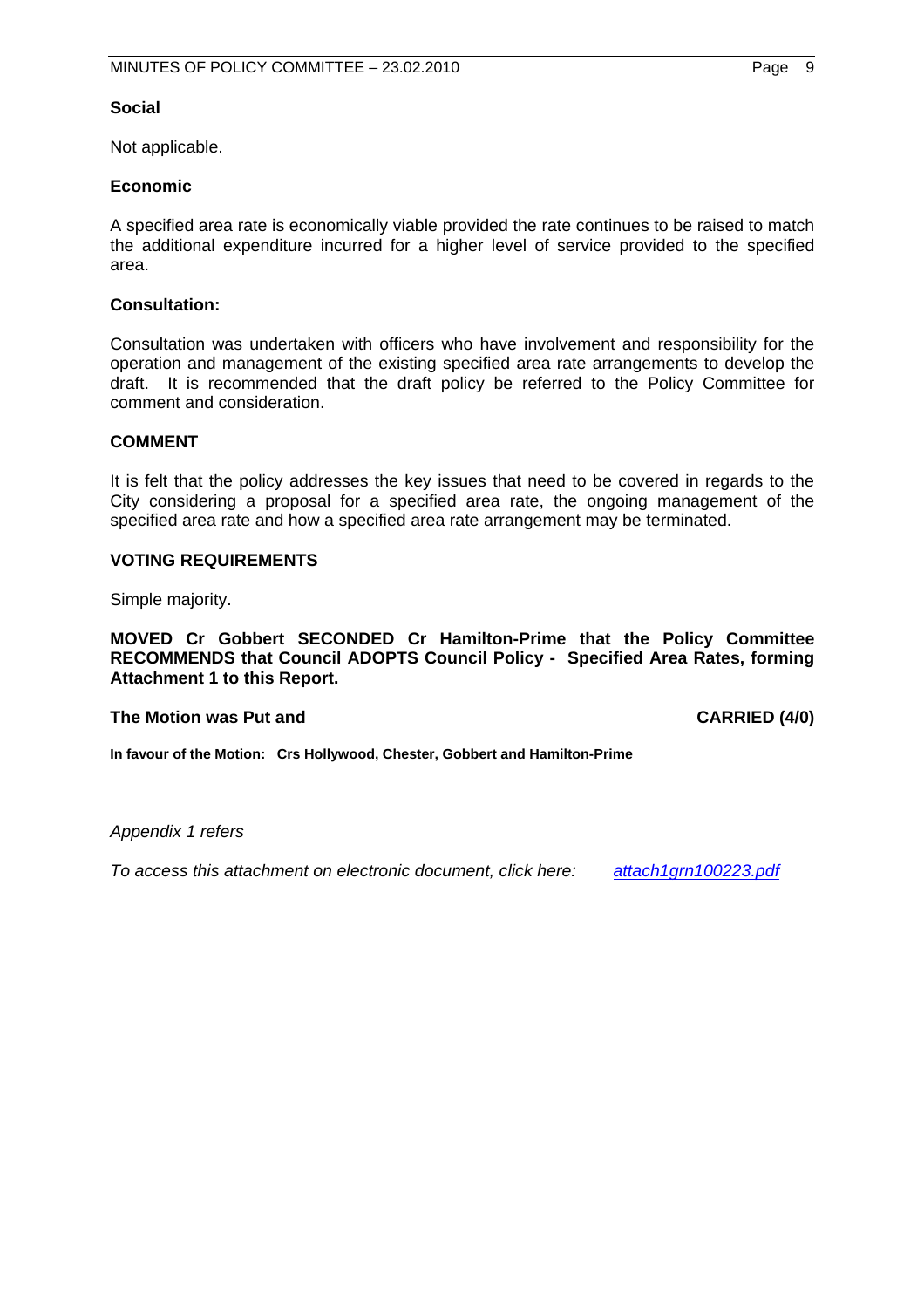# <span id="page-9-0"></span>**ITEM 2 REVIEW OF COUNCIL POLICY 1.2: PUBLIC PARTICIPATION**

| <b>WARD:</b>                           | All                                        |                                                                         |  |
|----------------------------------------|--------------------------------------------|-------------------------------------------------------------------------|--|
| <b>RESPONSIBLE</b><br><b>DIRECTOR:</b> | Mr. Jamie Parry<br>Governance and Strategy |                                                                         |  |
| <b>FILE NUMBER:</b>                    | 75521                                      |                                                                         |  |
| <b>ALT FILE NUMBER:</b>                |                                            |                                                                         |  |
| <b>ATTACHMENTS:</b>                    | Attachment 1                               | Option 1 - Draft Community Consultation and<br><b>Engagement Policy</b> |  |
|                                        | Attachment 2                               | Option 3 - Public Participation Policy 1.2                              |  |

# **PURPOSE/ EXECUTIVE SUMMARY**

To present information pertaining to a review of Policy 1-2 - Public Participation.

# **BACKGROUND**

At the meeting of Council on 15 December 2008, a request was received for a report to the Policy Committee on a review of the Public Participation Policy 1.2. The review included consideration of the Public Participation Strategy which was written to support the Policy in 2005 and later amended in 2006. The Strategy supported implementation of the Policy by providing guidance on:

- The identification of issues requiring public participation;
- The inclusion in the annual budget process of funding for public participation activities;
- Increasing staff awareness and skills in public participation techniques;
- How all sectors and groups within the community can have the opportunity to participate in the City's activities; and
- A community education program relating to public participation in the City's affairs.

A report was presented to the Policy Committee at its meeting of 9 September 2009 that took into account the practical experience acquired from designing and carrying out consultation processes, the current literature on community engagement and consultation and a desktop review of policy documents of other local governments that had been redrafted or written in the last 12 months.

On receiving the report, the Policy Committee requested a further report concerning a future Community Consultation and Engagement Policy.

# **DETAILS**

It is proposed that the City's Public Participation Policy 1.2 and its supporting Strategy are replaced with a Community Consultation and Engagement Policy. The proposed Policy is divided into two parts. The first part identifies what the City will do when engaging with the community on matters associated with local governance and the second part identifies how the community will be actively encouraged to take up opportunities to participate. In this way,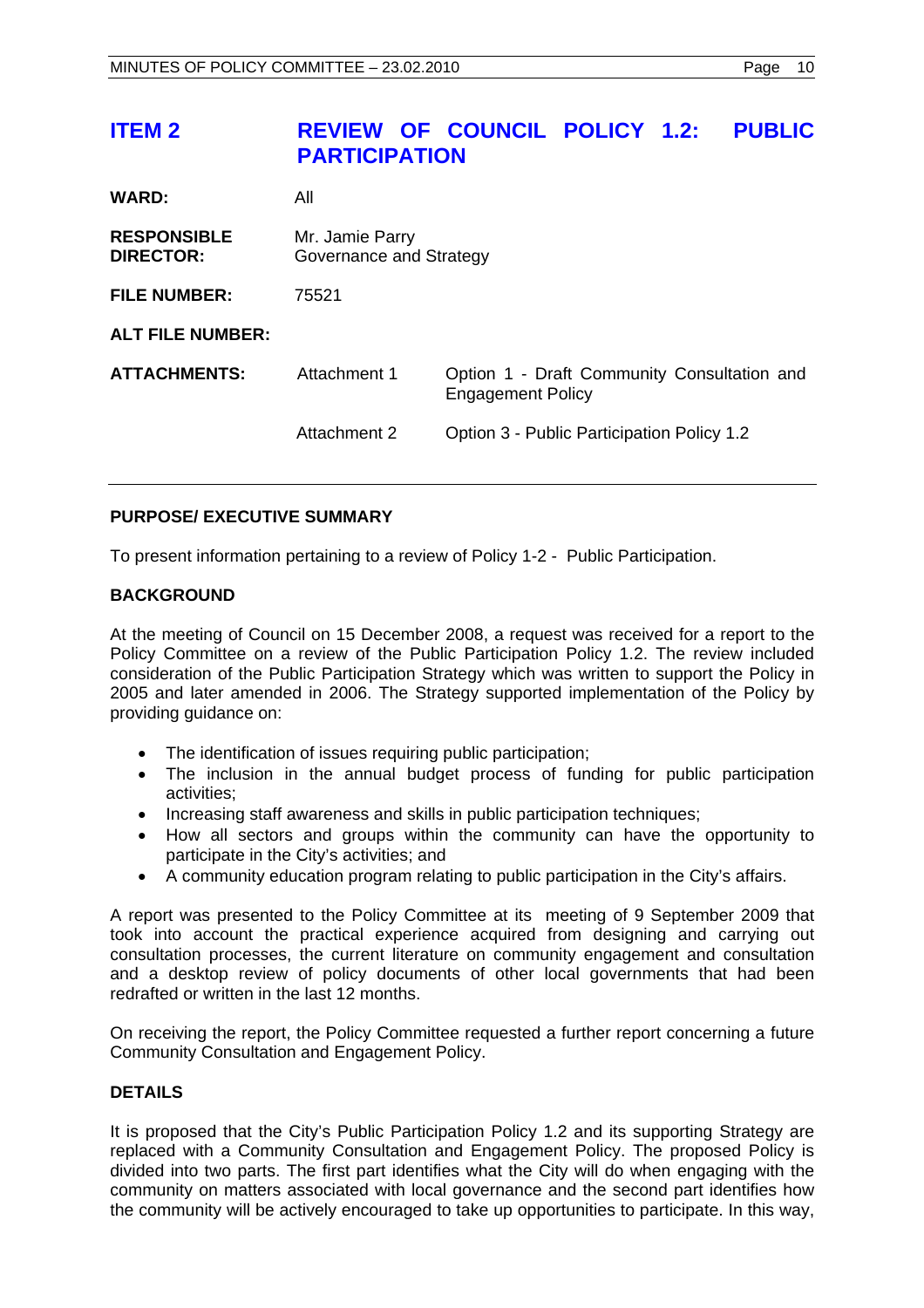the proposed Policy incorporates aspects of the Public Participation Strategy that have been shown to be effective in practice and are most strongly supported by contemporary literature. The Strategy, which has previously been an internal document, will no longer be required given that the major elements have been incorporated into the proposed Community Consultation and Engagement Policy.

The following table concerns the first part of the proposed Policy and identifies statements that have been included in the document and the benefits of doing so.

| <b>Statement</b>                                                                                                                                                                                                                        | <b>Benefits</b>                                                                                                                                                 |  |  |
|-----------------------------------------------------------------------------------------------------------------------------------------------------------------------------------------------------------------------------------------|-----------------------------------------------------------------------------------------------------------------------------------------------------------------|--|--|
| The<br>scope<br>of<br>each<br>and<br>purpose<br>consultation<br>exercise<br>clear<br>is<br>and<br>unambiguous.<br><b>Timeframes</b><br>of<br>consultation<br>any<br>undertaken, including the opening and<br>closing dates, are stated. |                                                                                                                                                                 |  |  |
| Non negotiable aspects of a consultation<br>are stated.                                                                                                                                                                                 | Identifies issue/Sets agenda.<br>Identifies "out of scope" matters<br>up front.<br>Provides for the articulation of a                                           |  |  |
| The target audience for a consultation<br>exercise is stated.                                                                                                                                                                           | representative sample.<br>Explains how information will be                                                                                                      |  |  |
| The extent to which the outcome of a<br>consultation will influence a Council<br>decision is identified.                                                                                                                                | sought from the public and what it<br>will be used for.<br><b>Sets</b><br>standard<br>for<br>the<br>a<br>information to be provided to the<br>public.           |  |  |
| consultation<br>methods<br>The<br>to<br>be<br>employed for each consultation exercise<br>are stated.                                                                                                                                    |                                                                                                                                                                 |  |  |
| adequate<br>and<br>unbiased<br>Accurate,<br>information is provided for the public to<br>give informed opinions.                                                                                                                        |                                                                                                                                                                 |  |  |
| Adequate time<br>and<br>resources<br>are<br>provided for consultation processes to<br>take place.                                                                                                                                       | Identifies level of resources needed for<br>$\bullet$<br>consultation – indicative of commitment.                                                               |  |  |
| Analysis of the feedback from<br>a<br>consultation process will be published on<br>the City's website.                                                                                                                                  | Public education/information.<br>$\bullet$<br>Could<br>be<br>linked to an opportunity for the public to<br>evaluate the extent to which they were<br>'engaged.' |  |  |
| Where applicable, statutory legislative<br>requirements for community consultation<br>are satisfied.                                                                                                                                    | Indicates<br>$\bullet$<br>base<br>level<br>requirements<br>for<br>consultation.                                                                                 |  |  |
| Circumstances where wide consultation<br>is not possible:<br>Emergencies<br>matters<br>$\bullet$<br>concerning public safety etc.<br>Legal constraints.                                                                                 | limitations<br><b>Identifies</b><br>$\bullet$<br>practical<br>οf<br>consultative processes.                                                                     |  |  |

The second part of the proposed Policy focusses on the continuing need for community education for participation and refers to the provision of opportunities for 'active citizenship' in the City of Joondalup.

Retention of community education as a component of a new Community Consultation and Engagement Policy reflects review findings that community interest and involvement in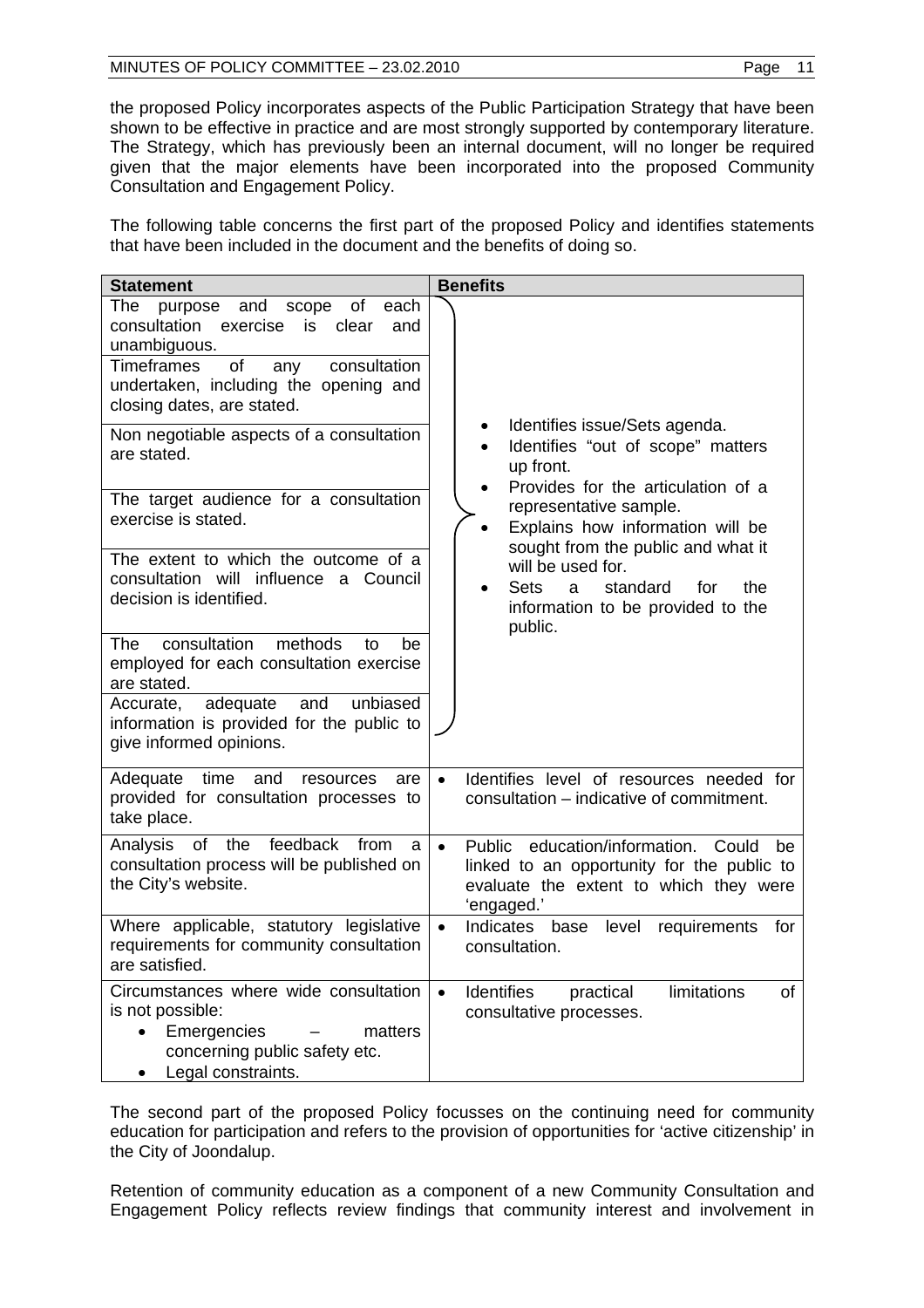policies, plans and service delivery continues to be challenging. There is the risk that low rates of participation may serve to invalidate the outcomes of a consultative process from a community perspective and increase public distrust and disaffection. Effective community education on opportunities to become 'active citizens' will serve as a vehicle for building trust with the community at the same time as empowering them to get involved.

Practical implementation of both parts of the proposed Policy will be guided by operational protocols on:

- how representativeness is to be sought on specific issues;
- participant identification;
- what methods of community engagement could be used by the City;
- when (time of year/suitable dates and times) and where community engagement could take place; and lastly,
- how 'active citizenship' will be promoted through community education.

# **How representativeness will be sought**

The proposed Policy identifies that a target audience will be identified for any consultation process and that this '*may involve random selection of participants*.' A protocol will outline how this may be done dependent on whether the consultation is to be exploratory and therefore 'open-ended' or whether it is to identify levels of community support for options that have already been identified.

Exploratory consultations are those in which the community is invited to contribute in ways that allow for the capture of their attitudes, values and beliefs on matters such as the development or review of a strategy, policy, plan or service. To encourage participation that encompasses the broader community, random selection of a representative sample of City residents are invited to become involved. Selection may be at the level of a geographic area or across the whole of the City. Opportunities to participate may also be advertised widely and through a range of communication channels. Exploratory consultations are those in which any individual or group with an interest in the matter may participate.

Consultation on identified options occurs when Council has already given 'in principle' support for a course of action as set out in a plan, policy, strategy or service but wishes to determine levels of community support before going further. In these circumstances, representation is a critical factor because the information sought must be aggregated to provide a result, usually in the form of a percentage response, to identify preferred options. As previously, selection may be at the level of a geographic area or across the whole of the City but the sample selected must be representative of the population for the discrete geographic area or the whole of the City.

# **Participant Identification**

This is dependent on whether a consultation is exploratory or concerns predetermined options. During exploratory consultations where matters are in the developmental stage, participants may remain anonymous (other than having provided basic demographic information). During consultations to identify levels of community support for a particular option, being able to identify participants is important for the purposes of validation.

# **Methods of Engagement**

In general, exploratory matters may be addressed using on or off-line community forums, focus groups and even surveys (using only open-ended questions) as they provide opportunities for people to learn about the topic and to express their values, attitudes and beliefs on the matter.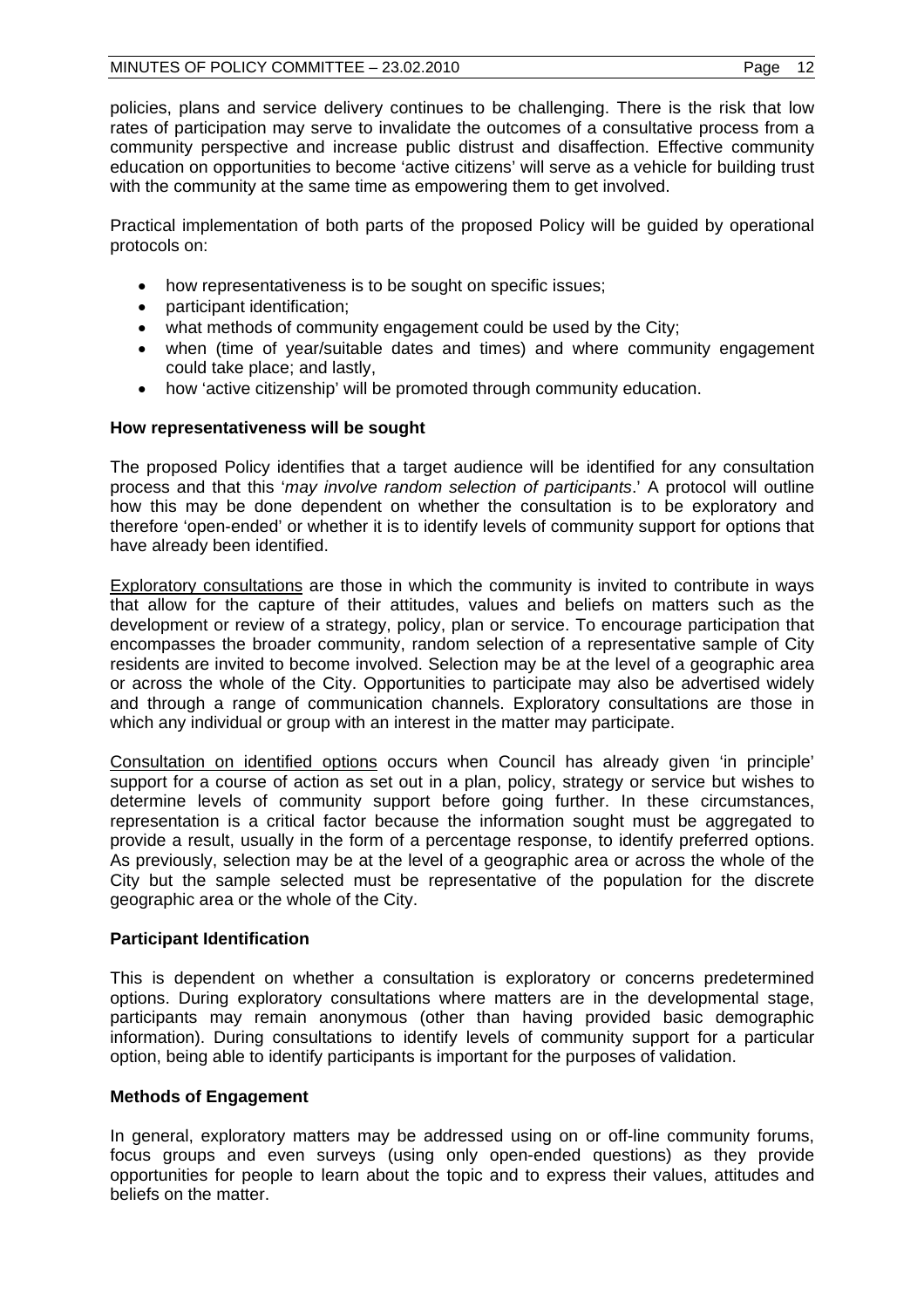In circumstances where community input is limited to deciding amongst the available options, on or off-line surveys using closed questions are the most appropriate method for determining levels of community support.

# **When and where for consultation?**

At the last meeting of the Policy Committee it was felt that consultations ought not to be conducted over the Summer period (being after the final ordinary meeting of Council in December to the first ordinary meeting of Council February of the following year). Two exceptions should be noted:

- On some occasions consultation during the Summer may be entirely appropriate and justifiable and approval for any consultation to be held is to be determined by Council;
- Compliance with statutory requirements concerning advertising for planning or approvals matters may make it necessary to advertise consultations during the Summer period. Approval for any consultation is to be determined by the CEO.

# **Off or online?**

Exploratory types of consultation using workshops, community forums or reference groups have traditionally been held at City venues and usually during the evening to cater for work commitments. Whilst events of this nature cannot be said to be representative of the interests of the community as a whole, they do provide opportunities for identifying issues, concerns and potential solutions on a broad range of matters

With the advent of social media, people can now become aware of and actively contribute to consultative processes via the internet. To date the City has used online surveys on a number of occasions and is currently researching capacity for exploratory types of online consultation such as moderated online forums or blogs.

# **Promotion of Active Citizenship**

As noted in the previous report, community education for active citizenship would primarily be targeted toward 'new citizens' in the City and include:

- The obligations of citizenship
- The role of the City in local governance
- Why community participation in local governance is important
- The differences between consultation (option preference) and engagement (exploration of the issues)
- Typical opportunities to participate
- How opportunities to participate will be communicated and managed on and offline
- How the community will be able to evaluate the City's performance in managing a participative process

# **Issues and options considered:**

The Policy Committee may:

- Option One: Approve the draft Community Consultation and Engagement Policy for referral to Council for consideration as a replacement for Council Policy 1.2 Public Participation. The draft policy is shown as Attachment 1 to this report.
- Option Two: Amend the draft Community Consultation and Engagement Policy prior to referral to Council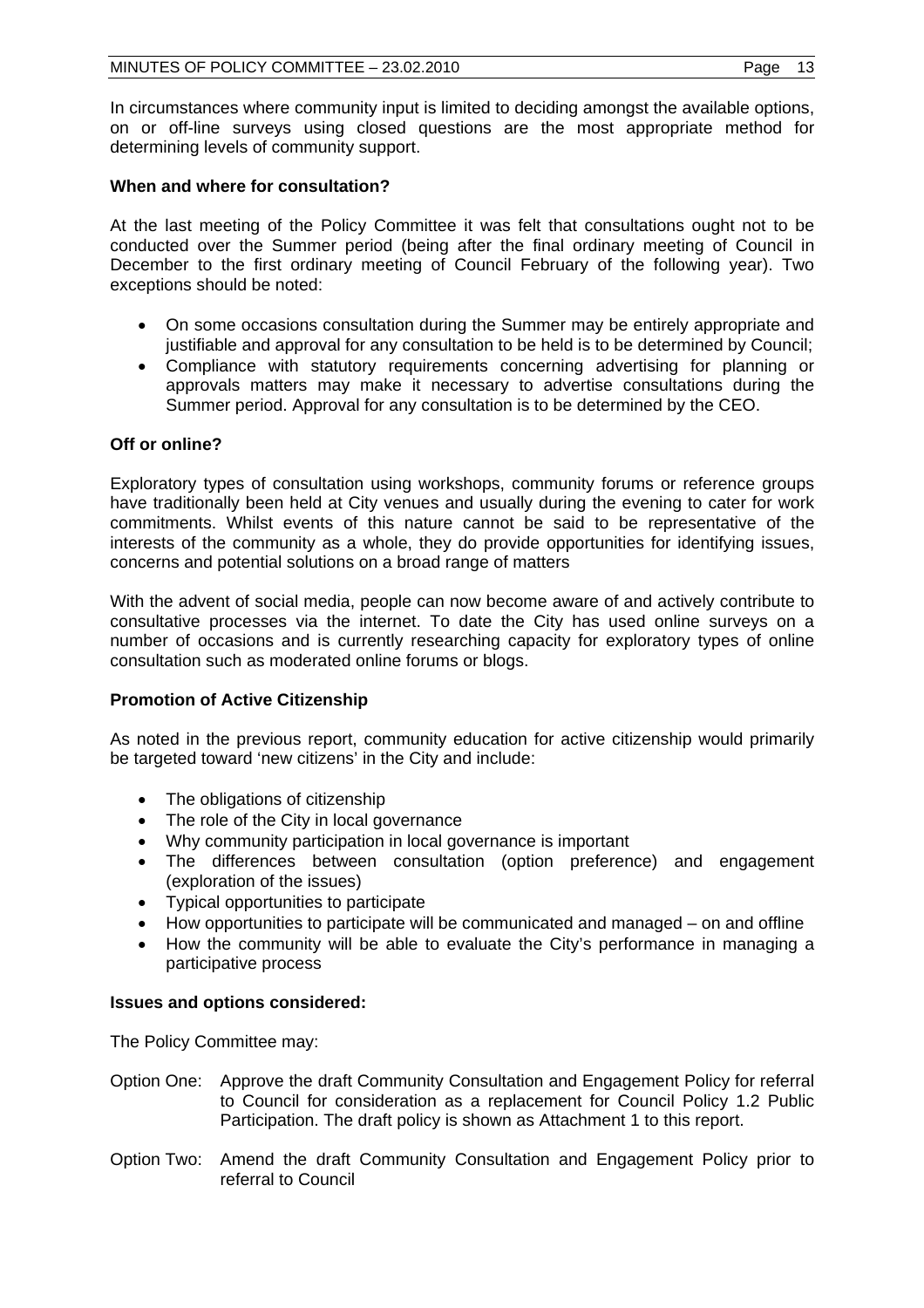Option Three: Retain Council Policy 1.2 Public Participation (and the present version of the Public Participation Strategy) with an amendment to reflect the fact that a Public Participation Strategy has been in place since 2005. The amended Policy is shown as Attachment 2 to this report.

Option One is recommended as it contains clear statements on what the City will do when seeking to engage with the community and incorporates the most salient aspects of the current Public Participation Strategy.

## **Legislation/Strategic Plan/Policy Implications**

**Legislation** Section 1.3 (2) (b) and (c) of the Local Government Act (1995). Refers to greater community participation in the decisions and affairs of local governments; greater accountability of local governments to their communities

#### **Strategic Plan**

| Key Focus Area: | Leadership and Governance                |
|-----------------|------------------------------------------|
| Objective:      | To engage proactively with the community |

**Policy** 1.2 Public Participation

#### **Risk Management considerations:**

There is a risk associated with Council making decisions on the conduct of community consultation and engagement processes without a clear idea of developments in best practice on the national and international level.

#### **Financial/Budget Implications:**

There are financial implications associated with community consultation and engagement and these are considered during the annual budget process.

#### **Regional Significance:**

Not applicable

#### **Sustainability implications:**

Sustainable development is dependent on the practices associated with 'good governance' such as openness and transparency and the active involvement of citizens in decisionmaking. The literature on sustainable development indicates that by involving citizens in decisions likely to have an impact on them, then providing opportunities for information (learning) and deliberation, the outcome of a participative process is more likely to be accepted and also sustainable in the long term.

The City is faced with making decisions that will affect most citizens in one way or another, whether it be financially, environmentally or socially, at the level of a single street or across all 22 suburbs which make up the City of Joondalup. To ensure that those decisions are made with a '*clear understanding of the wishes of its community*' (Strategic Plan 2008 – 2011) and therefore sustainable, greater efforts are necessary to increase levels of community consultation and engagement through targeting and direct invitations to those most affected by a matter and at the same time, providing community education on 'active citizenship' in the interests of acting for 'the public good.'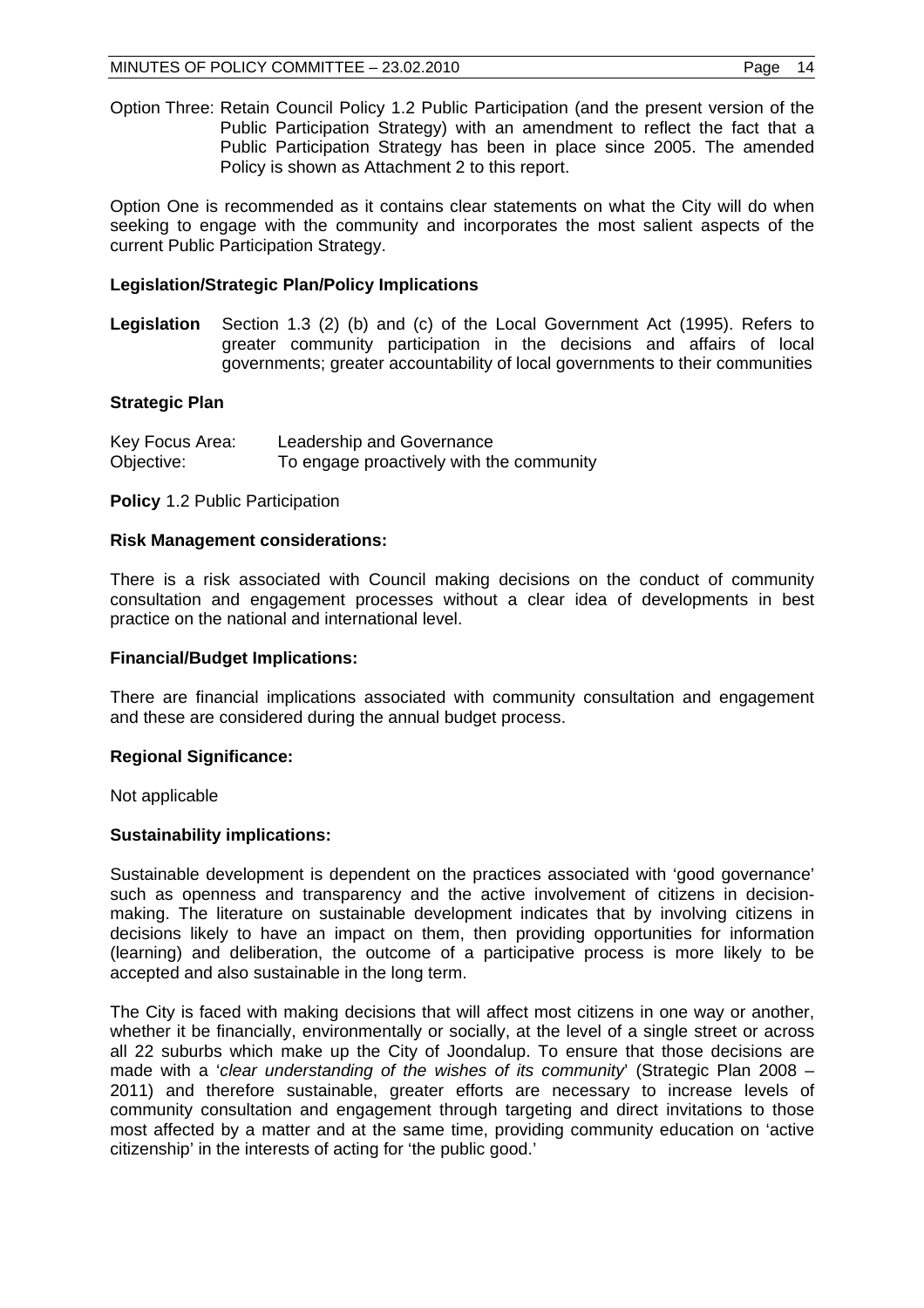## **Consultation:**

Not applicable

# **COMMENT**

Community consultation and engagement processes are evolving exponentially as tools of governance on the national and international stage. In the process of carrying out the review of the Public Participation Policy 1.2 and Public Participation Strategy it was found that many local governments had revised their policies and practices within the last 12 months.

The proposed draft Community Consultation and Engagement Policy has been informed by professional and academic literature, the practice of other local governments and the practical experience gained from implementing the current Policy and Strategy.

# **VOTING REQUIREMENTS**

Simple Majority

# **OFFICER'S RECOMMENDATION**

That the Policy Committee RECOMMENDS that Council:

- 1 DELETES Council Policy 1.2 Public Participation;
- 2 ADOPTS Council Policy Community Consultation and Engagement forming Attachment 1 to this Report.

## **MOVED Cr Chester SECONDED Cr Gobbert that the Policy Committee RECOMMENDS that Council:**

- **1 DELETES Council Policy 1.2 Public Participation;**
- **2 ADOPTS Council Policy Community Consultation and Engagement forming Attachment 1 to this Report, subject to the inclusion of the following additional statement:**

#### *"Sustainability*

*This Policy ensures that decisions by the Council are made with full knowledge, which may potentially support sustainable outcomes.* 

*The Policy provides a clear statement of the Council's intention to make itself aware of community opinion in order to inform decision-making. The Policy seeks to ensure that all groups in the community have the opportunity to engage with the Council on matters that affect them, and will contribute to an improved quality of the decisions reached, and greater acceptance of the final Council decisions by members of the community."* 

#### **The Motion was Put and CARRIED (4/0) CARRIED (4/0)**

**In favour of the Motion: Crs Hollywood, Chester, Gobbert and Hamilton-Prime**

#### *Appendix 2 refers*

*To access this attachment on electronic document, click here: [attach2grn100223.pdf](ATTACH2GRN100223.PDF)*